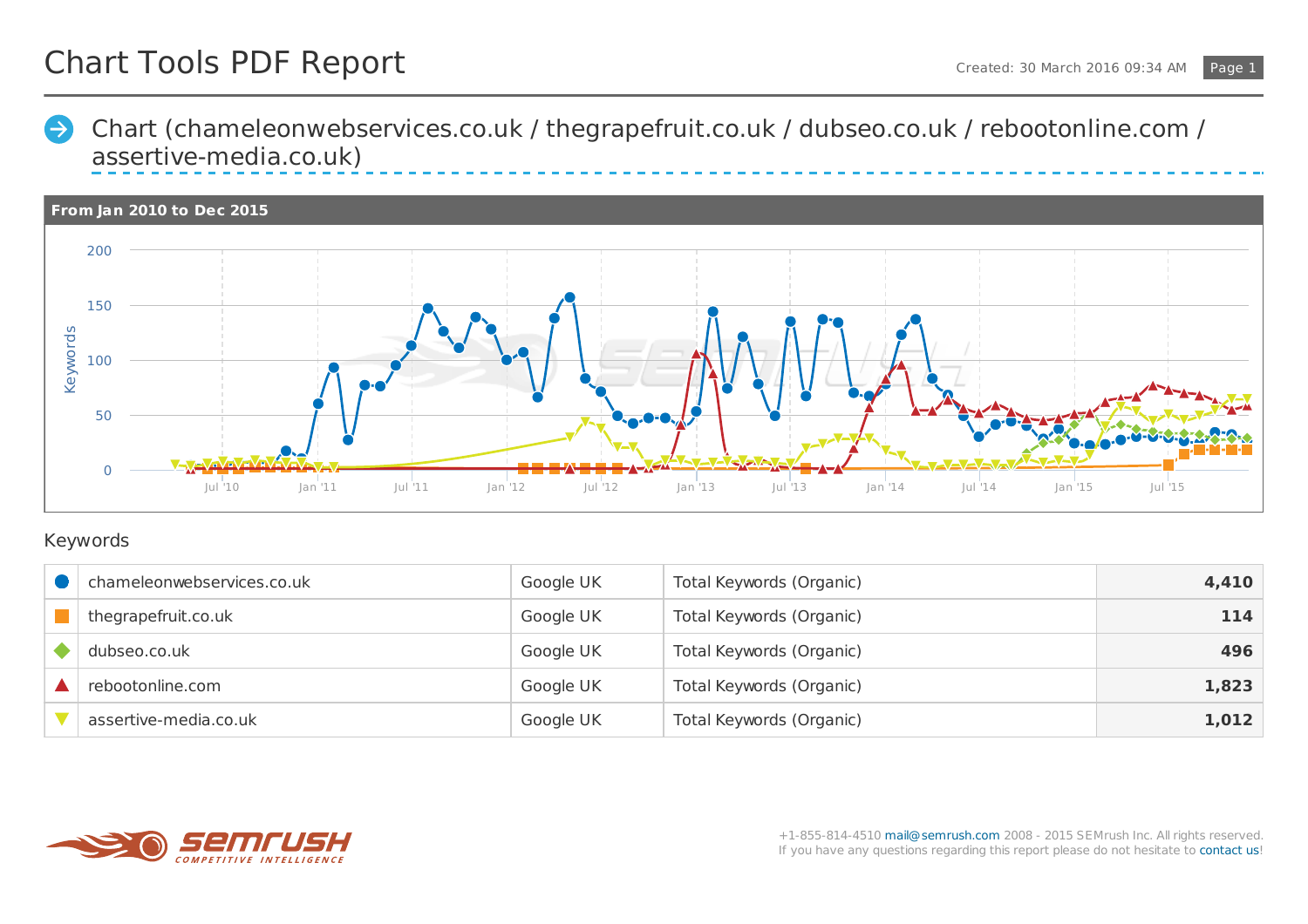Chart [\(chameleonwebservices.co.uk](https://www.semrush.com/info/history/index.html/plot/line/01-01-2010/31-12-2015/chameleonwebservices.co.uk/uk/Or/clickdo.co.uk/uk/Or/goup.co.uk/uk/Or/rapidseo.london/uk/Or/cbwebsitedesign.co.uk/uk/Or) / clickdo.co.uk / goup.co.uk / rapidseo.london /  $\rightarrow$ cbwebsitedesign.co.uk)



## Keywords

| chameleonwebservices.co.uk | Google UK | Total Keywords (Organic) | 4,410 |
|----------------------------|-----------|--------------------------|-------|
| clickdo.co.uk              | Google UK | Total Keywords (Organic) | 141   |
| goup.co.uk                 | Google UK | Total Keywords (Organic) | 2,141 |
| rapidseo.london            | Google UK | Total Keywords (Organic) | 230   |
| cbwebsitedesign.co.uk      | Google UK | Total Keywords (Organic) | 63    |